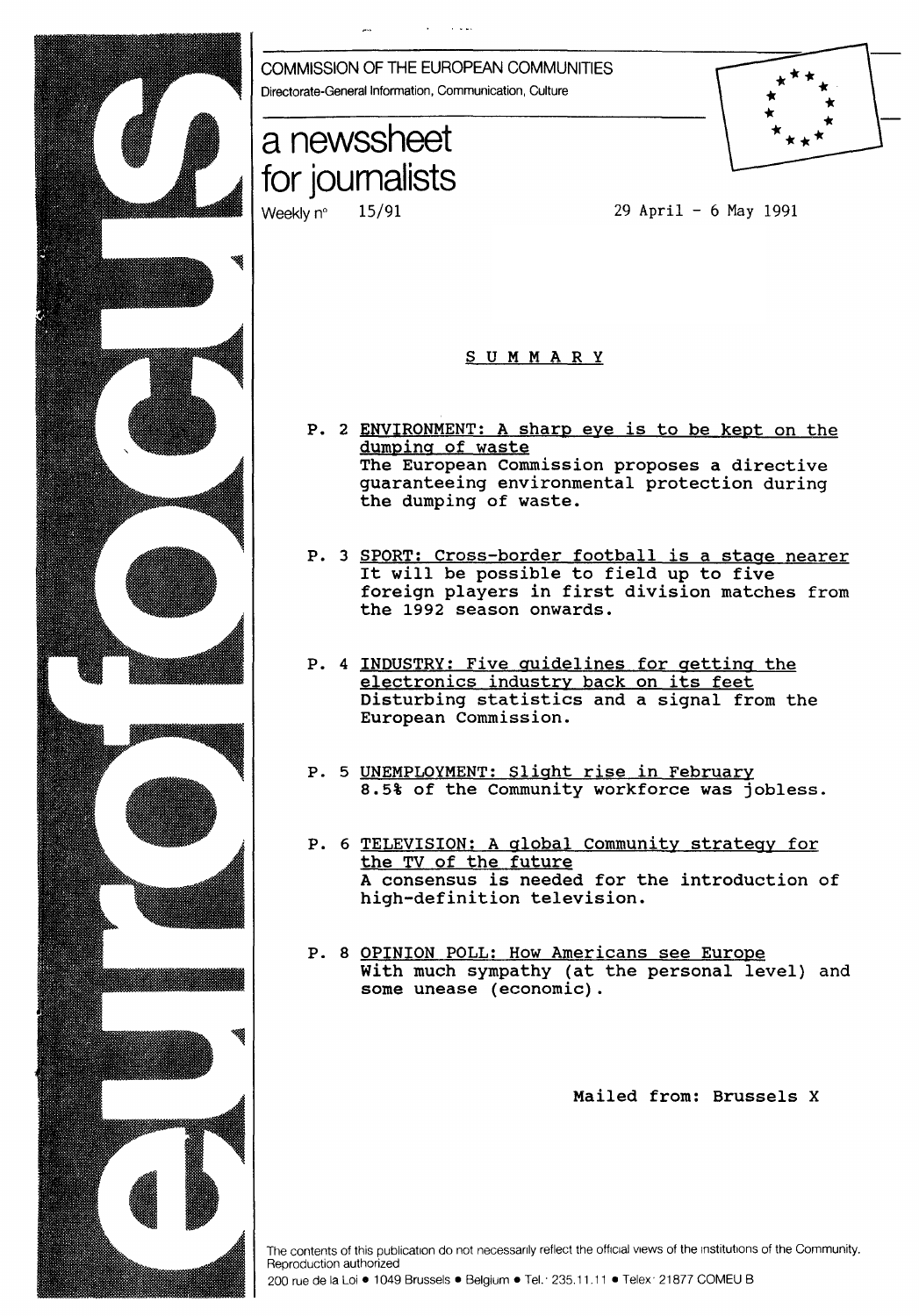•

#### ENVIRONMENT: A sharp eye is to be kept on the dumping of waste

The European Commission proposes a directive guaranteeing environmental protection during the dumping of waste.

Some 2.2 billion tons of waste pour into the European Community's dustbins each year. Around 780mn.t. of this, consisting of municipal waste for 70% and industrial waste for 35%, ends up on dumps. In Britain and Greece as much as 80 to 90% of all waste ends up on dumps as against only 20% in Denmark.

The European Environment Commissioner, Carlo Ripa di Meana, has proposed the introduction of very strict checks on these dumps, on the basis of very high environmental standards. These standards would be enforced throughout the Community, in order to safeguard the soil and underground water.

A valid authorization would be needed in order to open, exploit or close a dump, and each of these three steps would be closely monitored. Checks would continue for 30 years after the dump had closed. There would be a ban on dumping waste on the first There would be a ban on dumping waste on the first available dump. Hazardous waste, for example, could only be dumped where there were special facilities for handling it safely.

Believing that prevention is better than cure, the European Commission wants to encourage a reduction in the quantity of waste that is produced up-stream and the recycling of such waste as is produced. It has therefore warned Member States against the very widespread notion that disposing of waste on dumps is the cheapest solution. It is necessary to take into account the true cost of setting up, exploiting and eventually closing down dumps, according to the Commission. It maintains that the prices at which waste is currently being disposed of do not reflect the totality of costs. Other solutions, such as the use of biodegradable packaging and recycling, can turn out to be more suitable and less harmful for the environment.

The Commission is also proposing the establishment of a financial guarantee, covering the estimated cost of closing down a dump and subsequently managing it as well as the creation, in each Member state, of a fund for the subsequent management of dumps. fund would be used to cover the normal costs of monitoring dumps no longer in use, as well as the expenditure arising from preventive operations or the resorption of pollution, when such expenditure cannot be recovered or is not covered by a financial guarantee. In cases of environmental damage, the operator of the dump would be held responsible.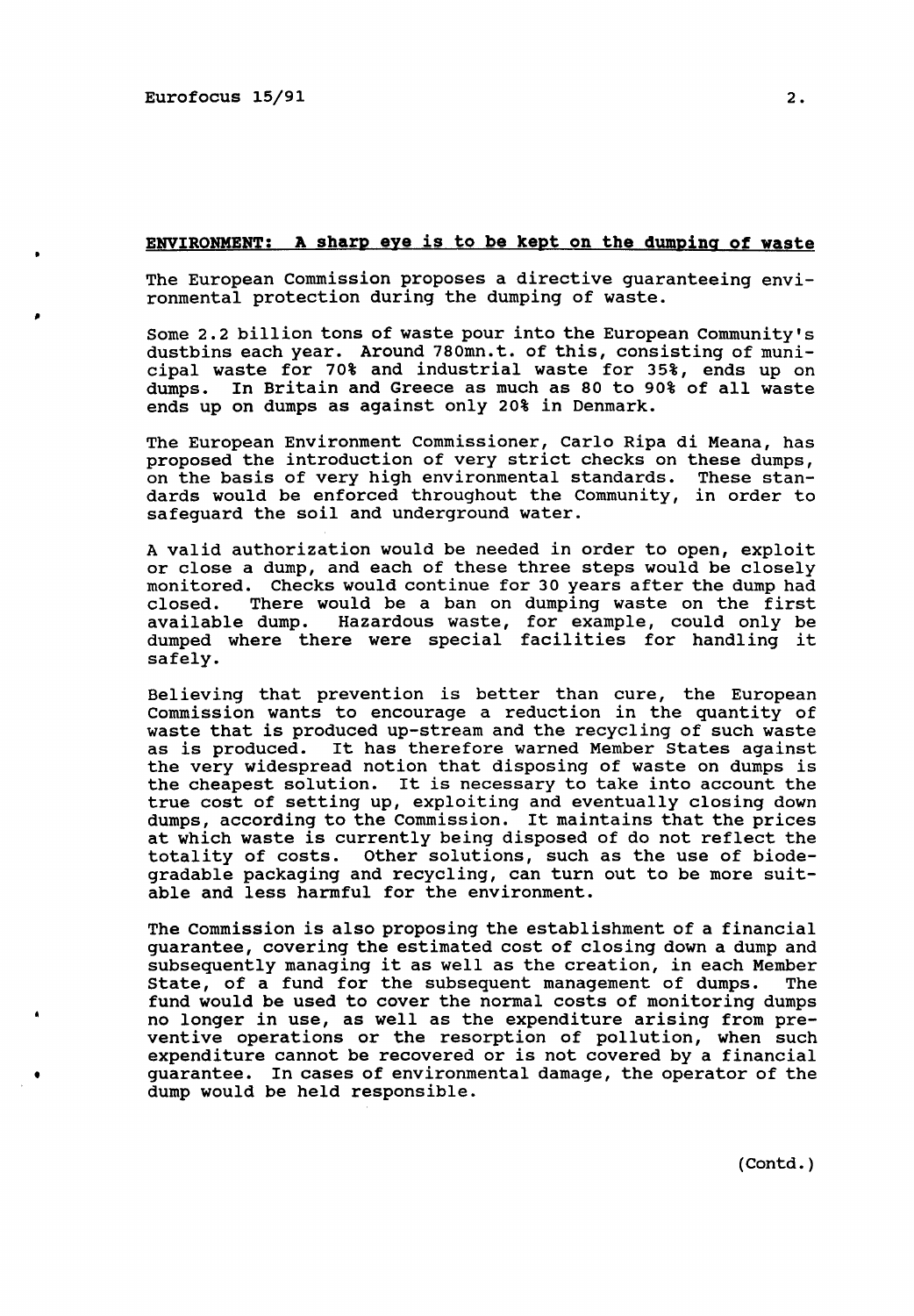•

•

For waste which must be eliminated, the Commission takes the view that it must be treated suitably, in order to reduce its potential noxiousness to a minimum. Mr Ripa di Meana has claimed that "this proposal creates the conditions needed to eliminate existing abuses as regards the dumping of waste and contributes to a better protection of the environment and to an improvement in the quality of life of the citizens of the 12-nation Community."

## SPORT: cross-border football is a stage nearer

It will be possible to field up to five foreign players in first division matches from the 1992 season onwards.

From the 1992 season onwards, first division football teams in the European Community will be able to field at least three<br>foreign players, plus another two "acclimatised" foreigners professionals who were playing on that date in the country in question and since five years without a break, three of them with<br>youth teams. The national federations are free to take steps The national federations are free to take steps which are even more favourable to the free movement of players, if they so desire. This is already the case, in fact, in Eng-<br>land, Scotland and Belgium. UEFA and the European Commission UEFA and the European Commission will consult each other every four years in order to check on the satisfactory operation of the new system.

This in sum is the substance of the agreement between the European Commission and UEFA, reached after negotiations lead by the Commission Vice-President, Martin Bangemann, and representatives of the Union of European Football Associations. It marks a small step forward, especially given the specificity of the case and the traditional attitude of UEFA as well as certain football associations. If it is true that such an agreement hardly modifies the situation which exists in many countries, including Italy, it is equally true, and noteworthy, that the principle of the free movement of players has been accepted.

Even so, this did not prevent the Belgian player, Jean-Marc Bosman, who plays for a second division team in France, from describing the agreement as "illegal", in the light of a 1976 ruling of the European Court of Justice, which held that any restriction on the number of players from another European Community country was contrary to the EC treaties. Mr Bosman has expressed his intention of taking the European Commission to court.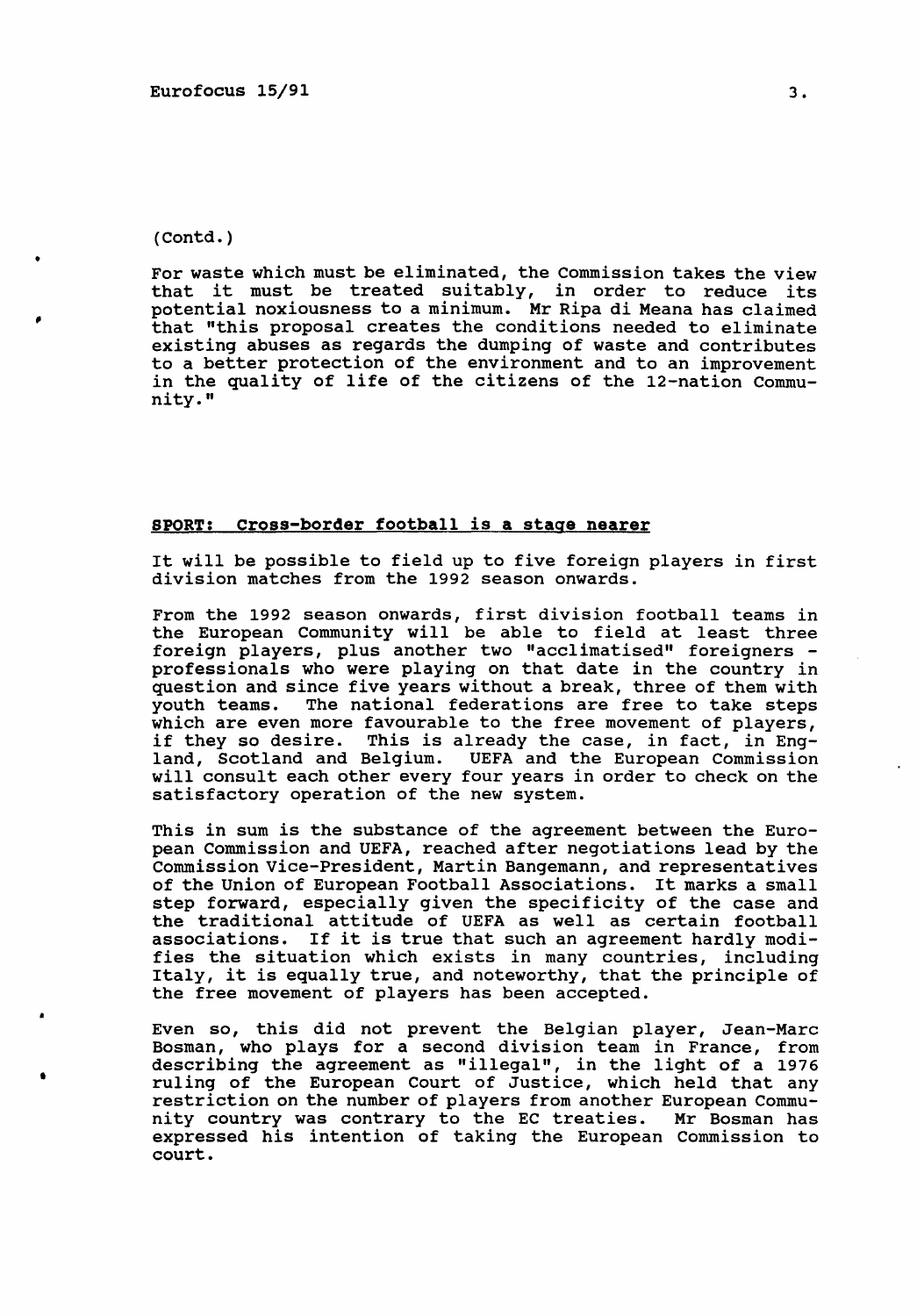Eurofocus 15/91 4.

•

•

# INDUSTRY: Pive guidelines for getting the electronics industry back on its feet

Disturbing statistics and a signal from the European Commission.

European living rooms are full of television sets, VCRs, hi-fi equipment and video cameras - all sporting a "Made in Japan"<br>label. This is not especially surprising: Japanese companies This is not especially surprising: Japanese companies account for 55% of world production of consumer electronics, as against only 20% for their European rivals. In addition, Japanese firms control 25% of the European production of these items. The result was a trade deficit for the European Community in this one sector of more than ECU 9 billion\* in 1989. And consumer electronics is only one sector of the electronics industry. But it is in need of a sharp recovery, according to a report adopted by the European Commission at the end of March.

The fact is the Community's trade deficit for the electronics industry as a whole came to ECU 31bn. in 1989. The weakest industry as a whole came to ECU 31bn. in 1989. sector in this connection is that of computers and other related equipment: it turned in a deficit of more than ECU 15bn. in 1989. European suppliers are meeting only 40% of Community demand. The combined turnover of three European companies - Siemens, Bull and Olivetti - is only one-third that of IBM, the American giant.<br>Nor is the situation much better in the microchips sector. The Nor is the situation much better in the microchips sector. EC had a trade deficit of ECU 5.6bn. in 1989 and accounted for only 10.5% of world trade, as compared to nearly 50% for Japan and 37% for the United States. The Europeans are better placed only in the case of software and informatics services.

It is easy to see why the European Commission attaches so much importance to the electronics industry. Some 60 to 65% of the Community's workforce depends on it, directly or indirectly, for its livelihood. The market for electronic products accounts for some 5% of the Community's Gross Domestic Product (GOP), a persome 5. Of the community 5 cross bomestic frouded (GBF), a per-<br>centage which will have doubled in the year 2000. What is more, the technologies developed and put to use in the electronics sector are then utilized in a variety of other fields.

The European Commission is not thinking in terms of subsidies for electronics companies in order to put the industry back on its feet. Rather, it wants to create the conditions which favour its development. To this end it is proposing five guidelines, of deveropment. To this end it is proposing live guidelines, of which the first seeks to stimulate demand by interlinking the computer networks in the EC countries and creating a European telecommunications network. The second guideline is aimed at The second quideline is aimed at speeding up the introduction of technical standards which would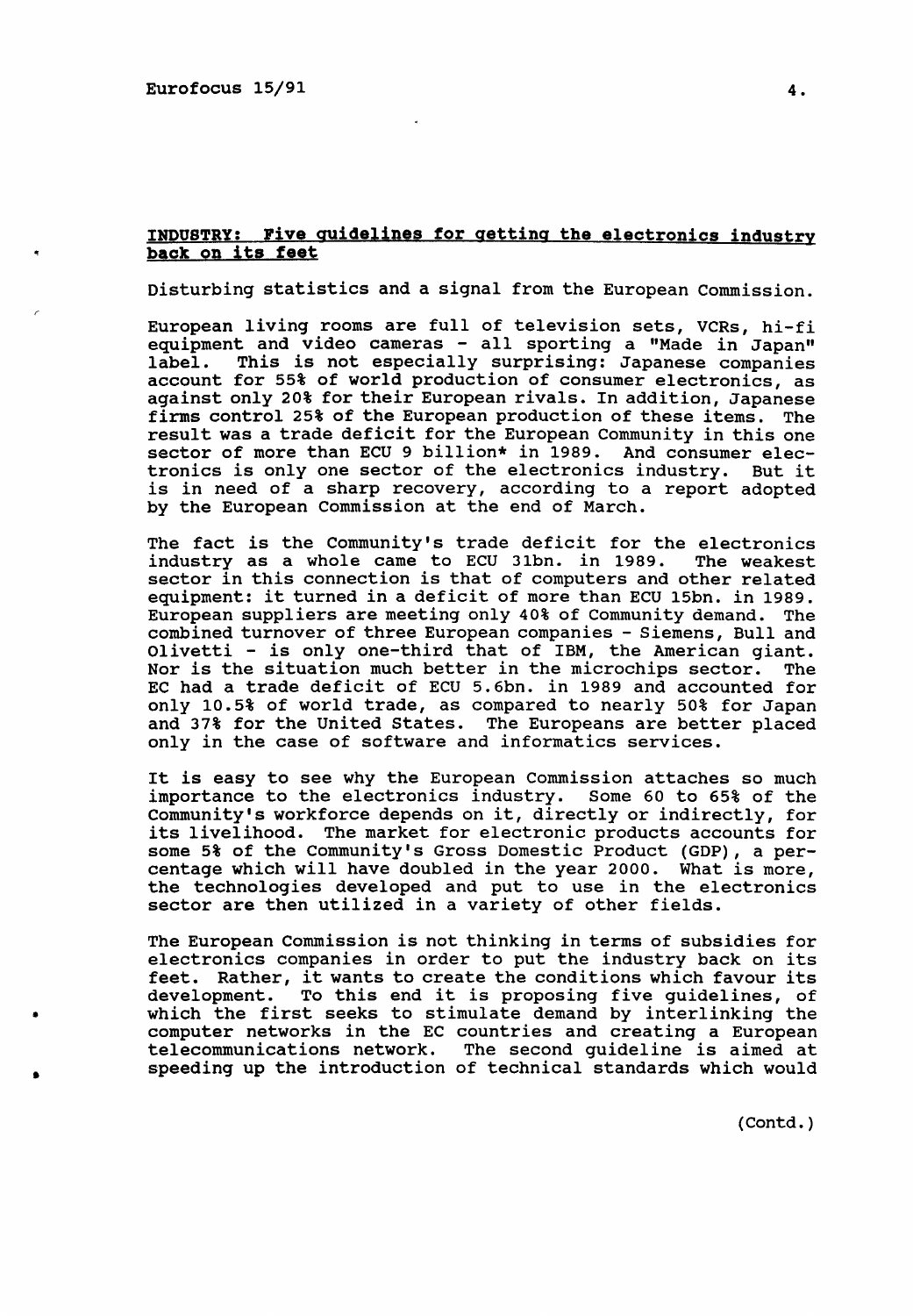•

•

I

apply throughout the Community, while the third deals with new technologies. It is a question of financing new research projects, by concentrating the means available on a small number of ambitious projects, likely to produce saleable products rather quickly. The fourth guideline is aimed at improving vocational training and the fifth and last deals with the Community's relations with its main competitors, the United States and Japan. In this connection, the Commission wants to make sure that European companies enjoy as favourable an access to the American and Japanese markets as is enjoyed by the world's electronic manufacturers on the European market.

 $1$  ECU = UK£ 0.69 or IR£ 0.77

### UNEMPLOYMENT: Slight rise in February

8.5% of the Community workforce was jobless.

The rise in unemployment rates noticed last December would seem to be confirmed: the proportion of those out of work in the 12 nation European Community (less the former East Germany) rose from 8.4% in January to 8.5% in February. These figures, published in mid-April by Eurostat, the EC's statistical office, itshed in mid-April by Ediostat, the EC s statistical Ullice,<br>are all the more discouraging if compared to the unemployment rate in February 1990 - 8.4%. This is the first time since the end of the summer of 1985, in fact, that the unemployment rate for the Community as a whole is higher than it was at the same time a year ago.

The situation varies from country to country. In the 12 months to February 1991, the number of jobless rose sharply in Britain and, to a lesser degree, in Belgium, France, Ireland and Denmark. It fell, however, in Italy, Spain and Portugal over the same period. Germany's situation is rather special: unemployment rose considerably in former East Germany but fell sharply in West Germany •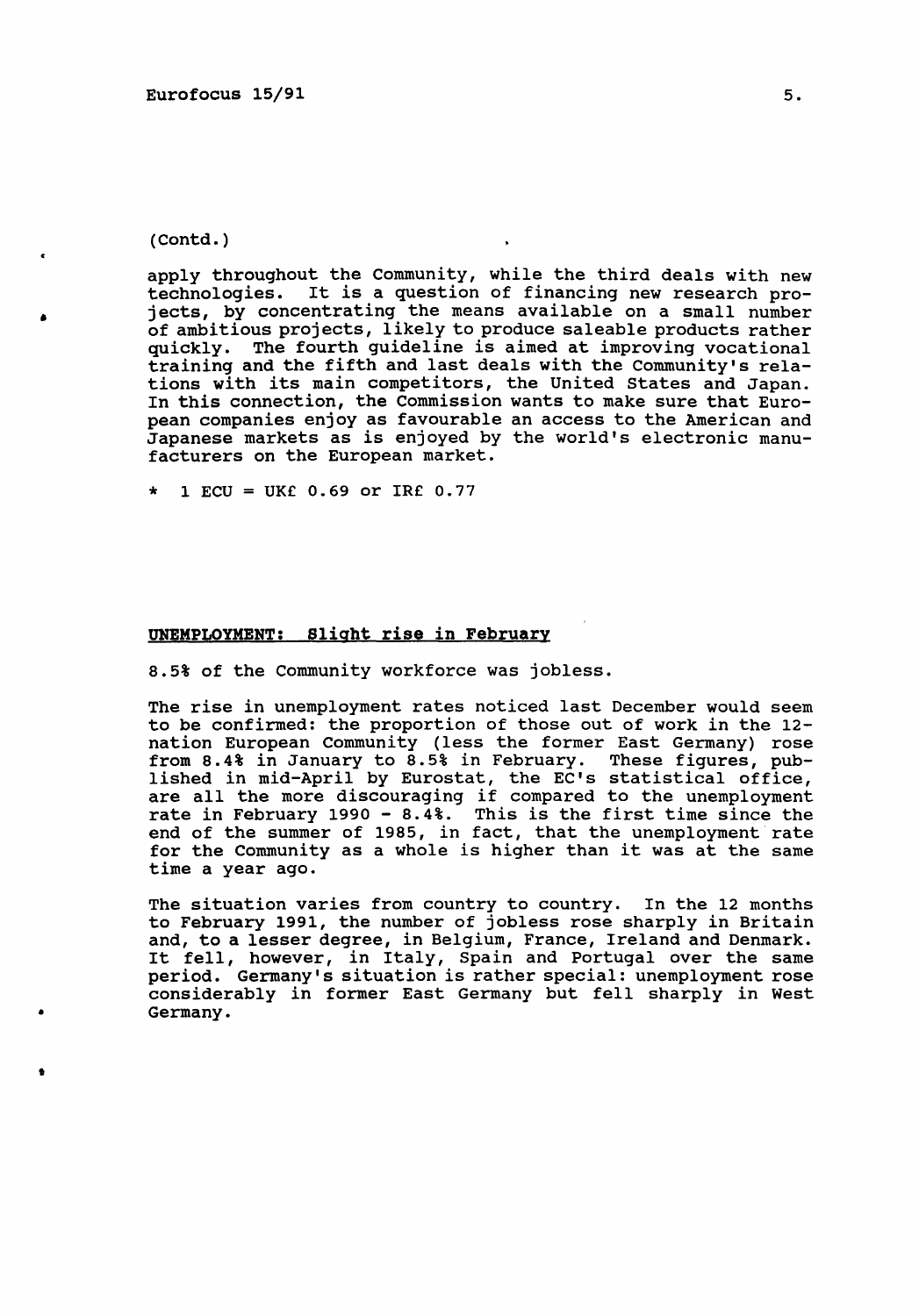•

•

**TELEVISION: A global Community strategy for the TV of the future**  A consensus is needed for the introduction of high-definition television.

The television of the future, everyone agrees, is high definition television (HDTV) • By the end of the century all the sets currently in use will have become museum pieces. Much sharper pictures, thanks to 1,250 lines instead of today's 625, a bigger screen and digital, stereophonic sound await us.

The economic stakes are without precedent for this sector, given the size of the market. Battle is already being waged, notably between Europe and Japan, and within Europe itself. The private television companies defended their policies in Cannes, on the occasion of the international television fair. Through Gaston Thorn, President of ACT (Association of Commercial Television), they proclaimed their support for HDTV, eventually via D2 Mac (the Franco-German project which has the backing of public television). But they voiced their opposition to all extreme forms of regulation and to any deadline. D2 Mac can represent a way to HDTV - but not the only one. There can be no question, therefore, of banning an improved PAL system, or any other technical standard.

The problem is how to phase in high definition television gently, without putting too great a financial burden on manufacturers, producers and viewers, forced to replace their TV sets with new models. The European Commission has been studying for several months a draft directive, or "European law", which would make possible the transition from the present system to high definition, which must be ready before the end of this year, when the present directive, dealing with standards for transmission by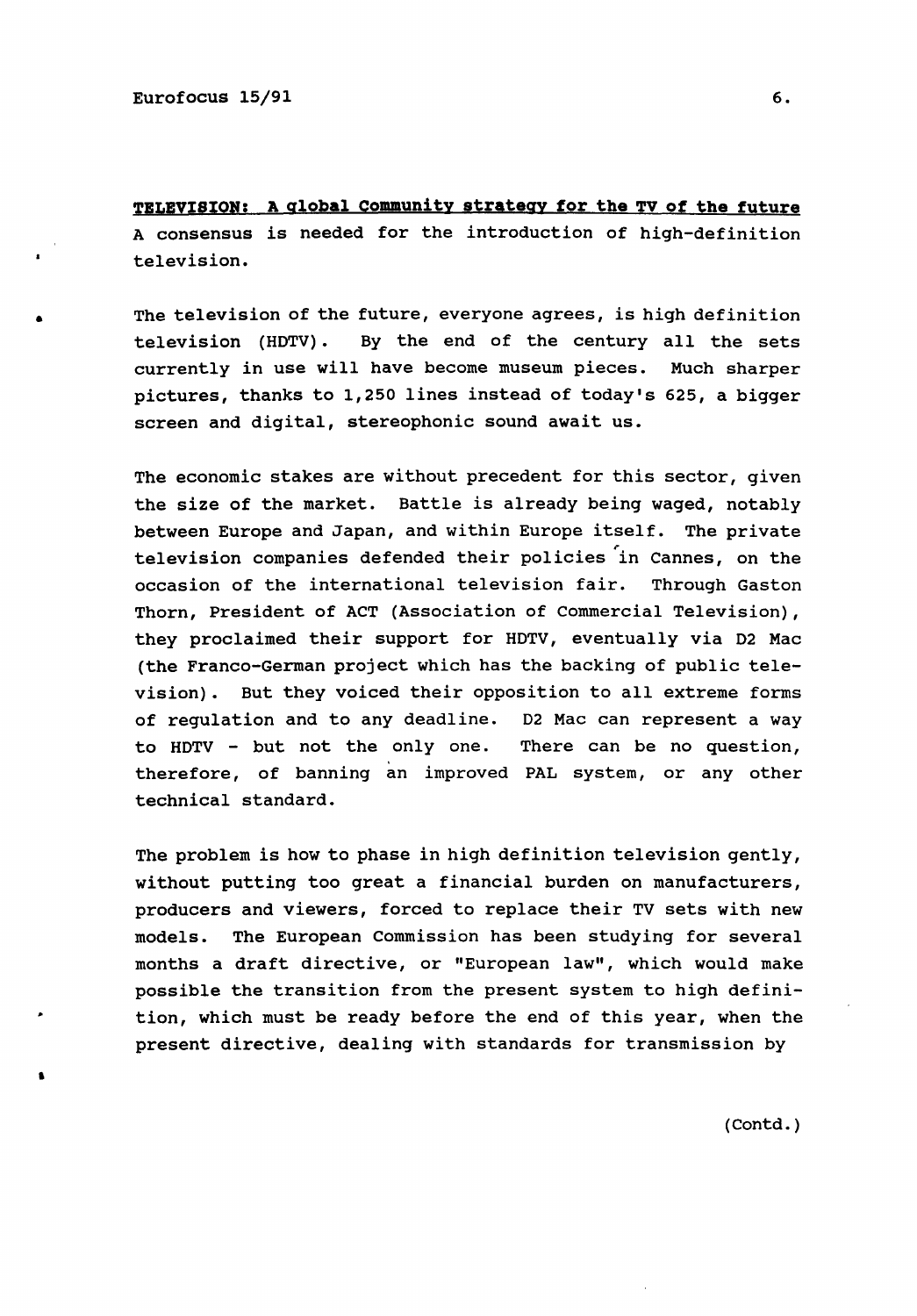satellite, expires. At Cannes the EC Commissioner with responsibility for the audiovisual industry, Jean Dondelinger, stressed the need to adopt in this connection a global strategy at Community level. He recalled the European Commission's determination to seek a consensus-based approach for the introduction of the new technology, rather than to have recourse to binding measures. "We have reiterated that we want for Europe our standard for the diffusion of high definition, which will become operational four or five years from now at most. There are various ways of getting there. By keeping one standard and knocking the others on the head for example. In other words, forcing it on everyone, with all the economic and political difficulties this implies. Another way would be to ask everyone involved in the European audiovisual industry to try to understand each other's point of view, to start a debate and bring all the parties concerned to the negotiating table: manufacturers, broadcasters, programme makers, cable companies - as well as the major organizations like EBU and ACT."

Mr. Dondelinger took the opportunity to give a progress report on the new projects to be undertaken via the MEDIA programme in 1991 to 1995, as approved in cannes by the Consultative Committee on April 18. The three following initiatives should soon be operational: (1) the GRECO project - this is the acronym for the "European Grouping for the Circulation of Works" in French which aims at encouraging the television broadcasting of fictional works produced by independent producers; (2) the IVENS project (backing for documentaries) which seeks to promote and strengthen the production of documentaries and their showing by television companies and (3) the MAP-TV project (Memoirs Archives Programme), the aim of which is to encourage the use of audio- . visual archives to produce documentary and fictional programmes and contribute to the development of a "secondary market" for programmes.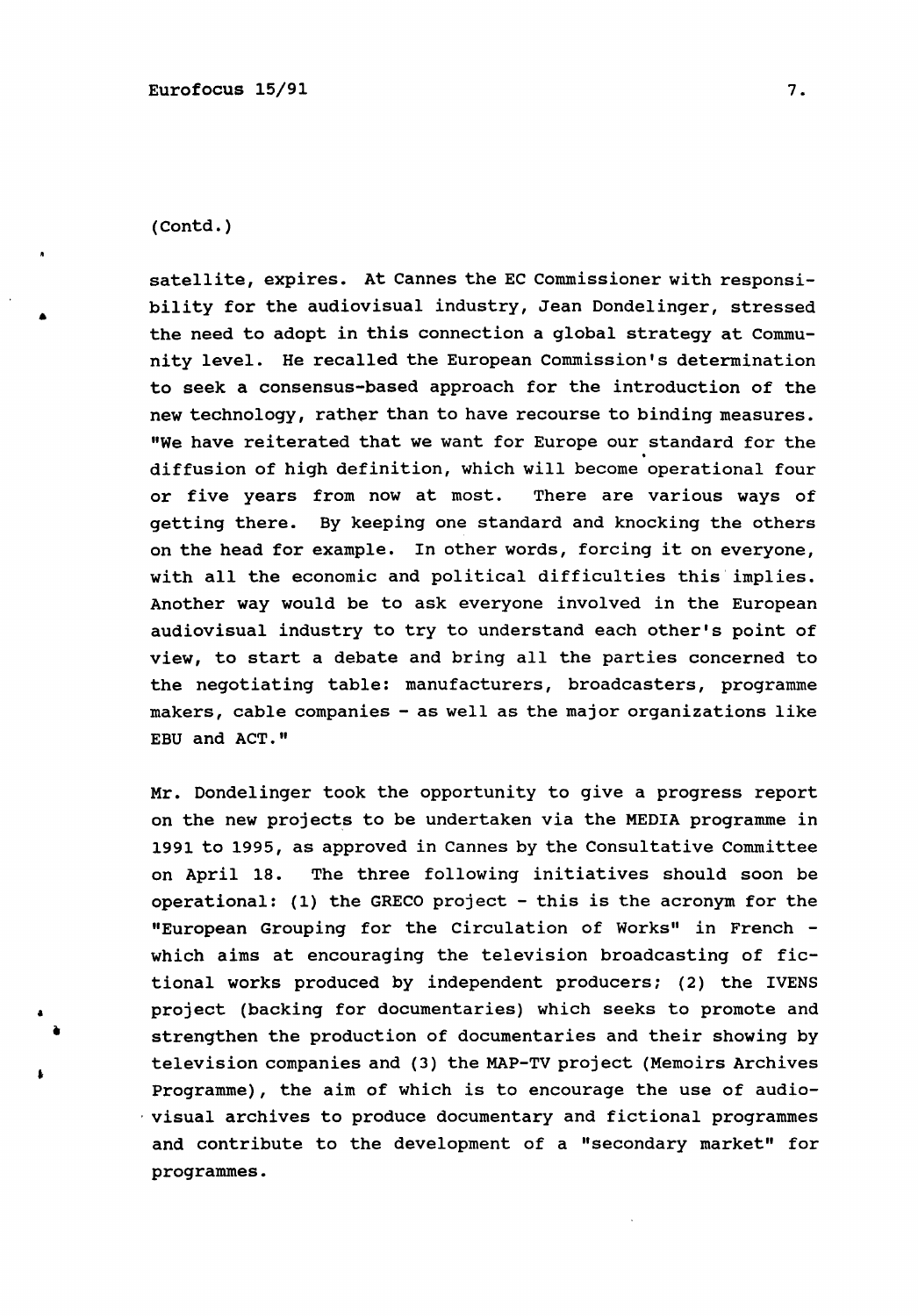•

 $\hat{\pmb{c}}$ 

### **OPINION POLL: How Americans see Europe**

With much sympathy (at the personal level) and some unease (economic).

Americans always feel strongly sympathetic towards their "cousins" across the Atlantic, even if the man in the street seems more lukewarm than the country's political, economic, trade union and religious leaders. On the other hand, America's leaders are far more uneasy than the average American when faced with the European Community as a competitor in world markets. These are the two main conclusions to be drawn from an opinion poll carried out last November by the Chicago Council on Foreign Relations. The results of the poll were presented in Brussels in mid-April.

Asked to give their views on 23 countries around the globe, among them the "big four" of the European Community, those polled put Britain, France, Germany and Italy among the first eight countries. They awarded Britain 74 points, just after Canada (76 points) , on a "sympathy" scale of 0 to 100. Germany was in third place, with 62 points. Italy tied for fourth place with the soviet Union (59 points), while France tied for eighth place with Mexico (56 points), just behind Poland (57 points). The four European countries were ahead of others, such as Israel, Brazil and Japan.

Does the United States have vital interests in Europe? American leaders seemed more convinced that it does than the common or garden American. 95% of a sample consisting of leaders from the world of politics, business, the media, the universities, the trade unions and the churches were of the view that Uncle Sam has vital interests in Germany, the country which in fact headed a list of 22 countries from around the globe, together with Japan. The corresponding figure for American public opinion as a whole